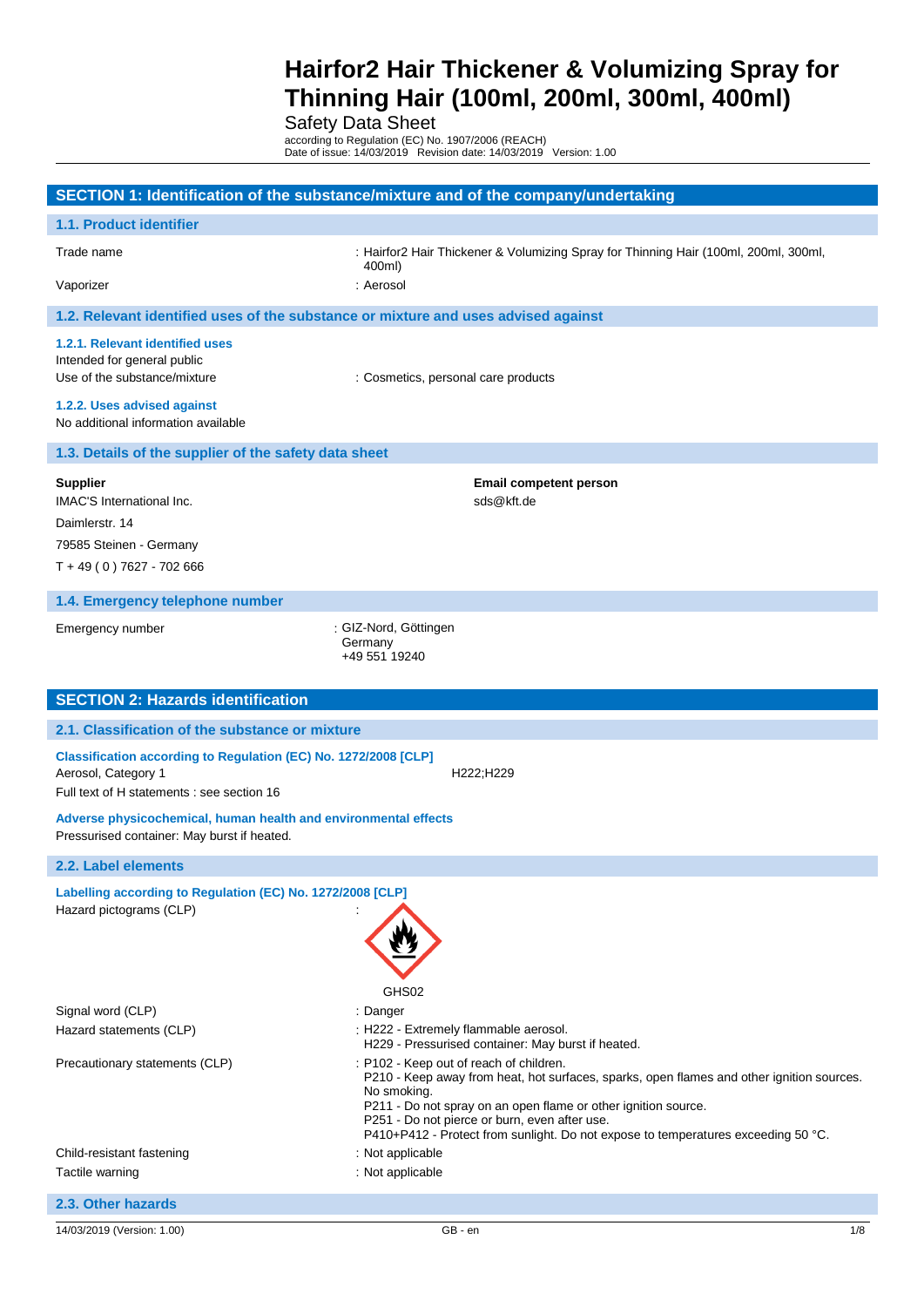Safety Data Sheet

according to Regulation (EC) No. 1907/2006 (REACH)

No additional information available

### **SECTION 3: Composition/information on ingredients**

#### **3.1. Substances**

#### Not applicable

#### **3.2. Mixtures**

Comments : Cosmetics

| <b>Name</b>                                                                                                                                      | <b>Product identifier</b>                                                                                   | $\frac{9}{6}$ | <b>Classification according to</b><br><b>Requlation (EC) No.</b><br>1272/2008 [CLP] |
|--------------------------------------------------------------------------------------------------------------------------------------------------|-------------------------------------------------------------------------------------------------------------|---------------|-------------------------------------------------------------------------------------|
| dimethyl ether<br>substance with a Community workplace exposure limit<br>substance with national workplace exposure limit(s)<br>(GB)<br>(Note U) | (CAS-No.) 115-10-6<br>(EC-No.) 204-065-8<br>(EC Index-No.) 603-019-00-8<br>(REACH-no) 01-2119472128-37-xxxx | $>= 70 - 80$  | Flam. Gas 1, H220<br>Press. Gas (Comp.), H280                                       |

Note U (Table 3): When put on the market gases have to be classified as 'Gases under pressure', in one of the groups compressed gas, liquefied gas, refrigerated liquefied gas or dissolved gas. The group depends on the physical state in which the gas is packaged and therefore has to be assigned case by case.

Full text of H-statements: see section 16

| <b>SECTION 4: First aid measures</b>                                                                                                                                                     |                                                                                                                                                                                                                                                                                                                                                                                                       |  |
|------------------------------------------------------------------------------------------------------------------------------------------------------------------------------------------|-------------------------------------------------------------------------------------------------------------------------------------------------------------------------------------------------------------------------------------------------------------------------------------------------------------------------------------------------------------------------------------------------------|--|
| 4.1. Description of first aid measures                                                                                                                                                   |                                                                                                                                                                                                                                                                                                                                                                                                       |  |
| First-aid measures general<br>First-aid measures after inhalation<br>First-aid measures after skin contact<br>First-aid measures after eye contact<br>First-aid measures after ingestion | : In all cases of doubt, or when symptoms persist, seek medical attention.<br>: Remove person to fresh air and keep comfortable for breathing.<br>: The product is not considered to be irritating to the skin.<br>: Rinse eyes with water as a precaution. If eye irritation persists: Get medical<br>advice/attention.<br>: Rinse mouth. Spit. Call a poison center or a doctor if you feel unwell. |  |
| 4.2. Most important symptoms and effects, both acute and delayed                                                                                                                         |                                                                                                                                                                                                                                                                                                                                                                                                       |  |
| No additional information available                                                                                                                                                      |                                                                                                                                                                                                                                                                                                                                                                                                       |  |
| 4.3. Indication of any immediate medical attention and special treatment needed                                                                                                          |                                                                                                                                                                                                                                                                                                                                                                                                       |  |
| Treat symptomatically.                                                                                                                                                                   |                                                                                                                                                                                                                                                                                                                                                                                                       |  |
| <b>SECTION 5: Firefighting measures</b>                                                                                                                                                  |                                                                                                                                                                                                                                                                                                                                                                                                       |  |
| 5.1. Extinguishing media                                                                                                                                                                 |                                                                                                                                                                                                                                                                                                                                                                                                       |  |
| Suitable extinguishing media<br>Unsuitable extinguishing media                                                                                                                           | : Water spray. Foam. Dry powder.<br>: Strong water jet.                                                                                                                                                                                                                                                                                                                                               |  |
| 5.2. Special hazards arising from the substance or mixture                                                                                                                               |                                                                                                                                                                                                                                                                                                                                                                                                       |  |
| Explosion hazard<br>Hazardous decomposition products in case of fire                                                                                                                     | : Pressurised container: May burst if heated.<br>: Toxic fumes may be released. fume. Carbon monoxide. Carbon dioxide.                                                                                                                                                                                                                                                                                |  |
| 5.3. Advice for firefighters                                                                                                                                                             |                                                                                                                                                                                                                                                                                                                                                                                                       |  |
| Firefighting instructions<br>Protection during firefighting<br>Other information                                                                                                         | : Use water spray or fog for cooling exposed containers.<br>: Do not attempt to take action without suitable protective equipment. Self-contained<br>breathing apparatus. Complete protective clothing.<br>: Do not allow run-off from fire fighting to enter drains or water courses. Disposal must be<br>done according to official regulations.                                                    |  |

|  | <b>SECTION 6: Accidental release measures</b> |  |
|--|-----------------------------------------------|--|
|  |                                               |  |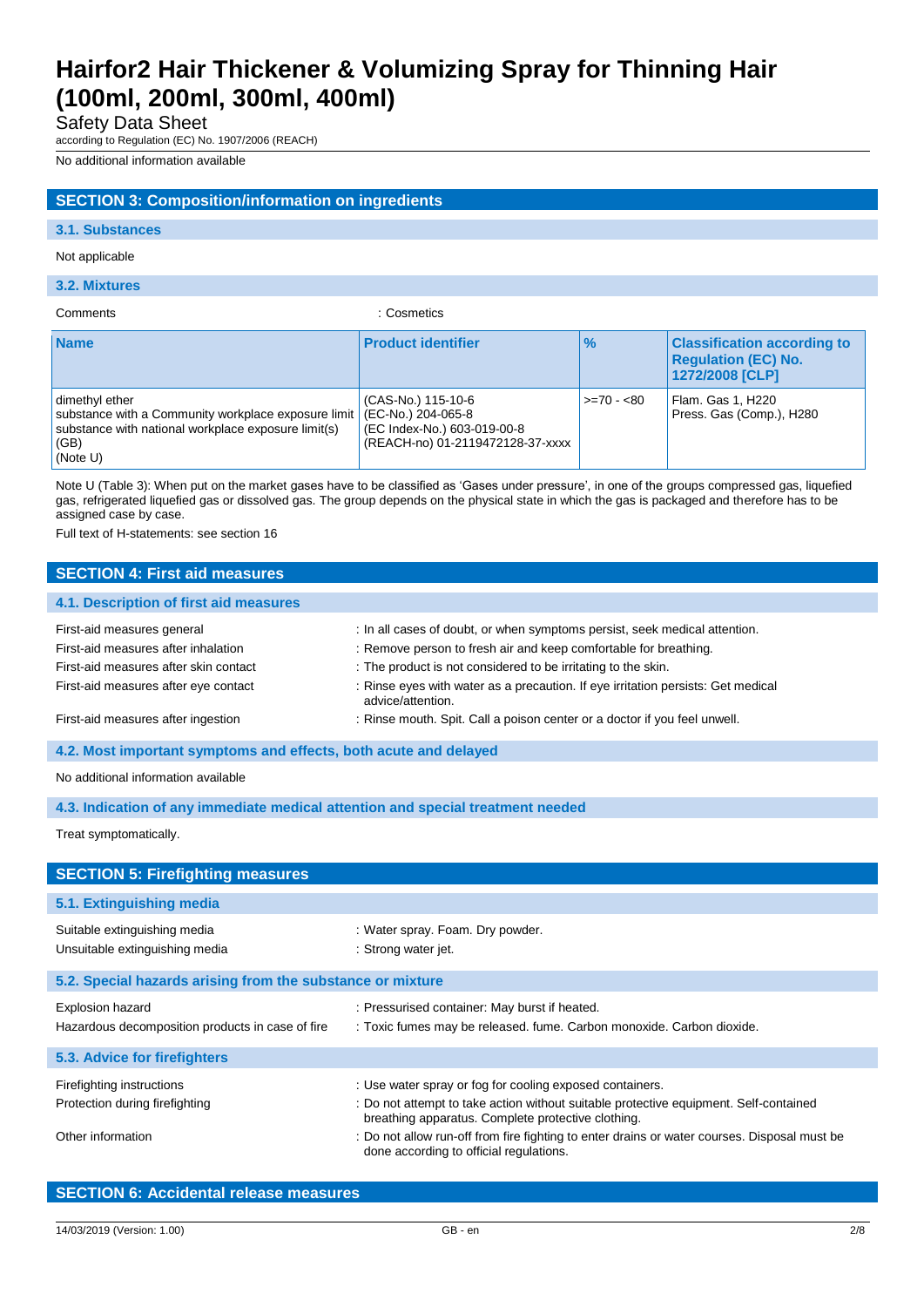Safety Data Sheet

according to Regulation (EC) No. 1907/2006 (REACH)

| 6.1. Personal precautions, protective equipment and emergency procedures |                                                                                                                                                                |  |
|--------------------------------------------------------------------------|----------------------------------------------------------------------------------------------------------------------------------------------------------------|--|
| 6.1.1. For non-emergency personnel<br>Emergency procedures               | : Ventilate spillage area. No open flames, no sparks, and no smoking.                                                                                          |  |
| 6.1.2. For emergency responders<br>Protective equipment                  | : Do not attempt to take action without suitable protective equipment. For further information<br>refer to section 8: "Exposure controls/personal protection". |  |

### **6.2. Environmental precautions**

Avoid release to the environment. Prevent entry to sewers and public waters. Avoid sub-soil penetration.

| 6.3. Methods and material for containment and cleaning up |                                                                                                                                                                                                                         |  |
|-----------------------------------------------------------|-------------------------------------------------------------------------------------------------------------------------------------------------------------------------------------------------------------------------|--|
| Methods for cleaning up                                   | : Take up liquid spill into a non combustible material e.g.: sand, earth, vermiculite kieselguhr,<br>powdered limestone. Take up mechanically (sweeping, shovelling) and collect in suitable<br>container for disposal. |  |
| Other information                                         | : Disposal must be done according to official regulations.                                                                                                                                                              |  |
| <b>6.4. Reference to other sections</b>                   |                                                                                                                                                                                                                         |  |

Information for safe handling. See section 7. Concerning personal protective equipment to use, see section 8. For further information refer to section 13.

| <b>SECTION 7: Handling and storage</b>                            |                                                                                                                                                                                                                                |  |
|-------------------------------------------------------------------|--------------------------------------------------------------------------------------------------------------------------------------------------------------------------------------------------------------------------------|--|
| 7.1. Precautions for safe handling                                |                                                                                                                                                                                                                                |  |
| Precautions for safe handling                                     | : Ensure good ventilation of the work station. Wear personal protective equipment. Keep<br>away from heat, hot surfaces, sparks, open flames and other ignition sources. No smoking.<br>Do not pierce or burn, even after use. |  |
| Hygiene measures                                                  | : Do not eat, drink or smoke when using this product. Always wash hands after handling the<br>product.                                                                                                                         |  |
| 7.2. Conditions for safe storage, including any incompatibilities |                                                                                                                                                                                                                                |  |
| Storage conditions                                                | : Protect from sunlight. Do not expose to temperatures exceeding 50 °C/ 122 °F. Store in a<br>well-ventilated place. Keep cool.                                                                                                |  |
| Information about storage in one common storage<br>facility       | : Keep away from food, drink and animal feeding stuffs.                                                                                                                                                                        |  |

**7.3. Specific end use(s)**

No additional information available

### **SECTION 8: Exposure controls/personal protection**

### **8.1. Control parameters**

| dimethyl ether (115-10-6) |                                |                                      |
|---------------------------|--------------------------------|--------------------------------------|
| EU                        | Local name                     | Dimethylether                        |
| EU                        | IOELV TWA (mg/m <sup>3</sup> ) | 1920 mg/m <sup>3</sup>               |
| EU                        | IOELV TWA (ppm)                | 1000 ppm                             |
| EU                        | Regulatory reference           | COMMISSION DIRECTIVE 2000/39/EC      |
| United Kingdom            | Local name                     | Dimethyl ether                       |
| United Kingdom            | WEL TWA (mg/m <sup>3</sup> )   | $766$ mg/m <sup>3</sup>              |
| United Kingdom            | WEL TWA (ppm)                  | 400 ppm                              |
| United Kingdom            | WEL STEL (mg/m <sup>3</sup> )  | $958$ mg/m <sup>3</sup>              |
| United Kingdom            | WEL STEL (ppm)                 | 500 ppm                              |
| United Kingdom            | Regulatory reference           | EH40/2005 (Third edition, 2018). HSE |

**8.2. Exposure controls**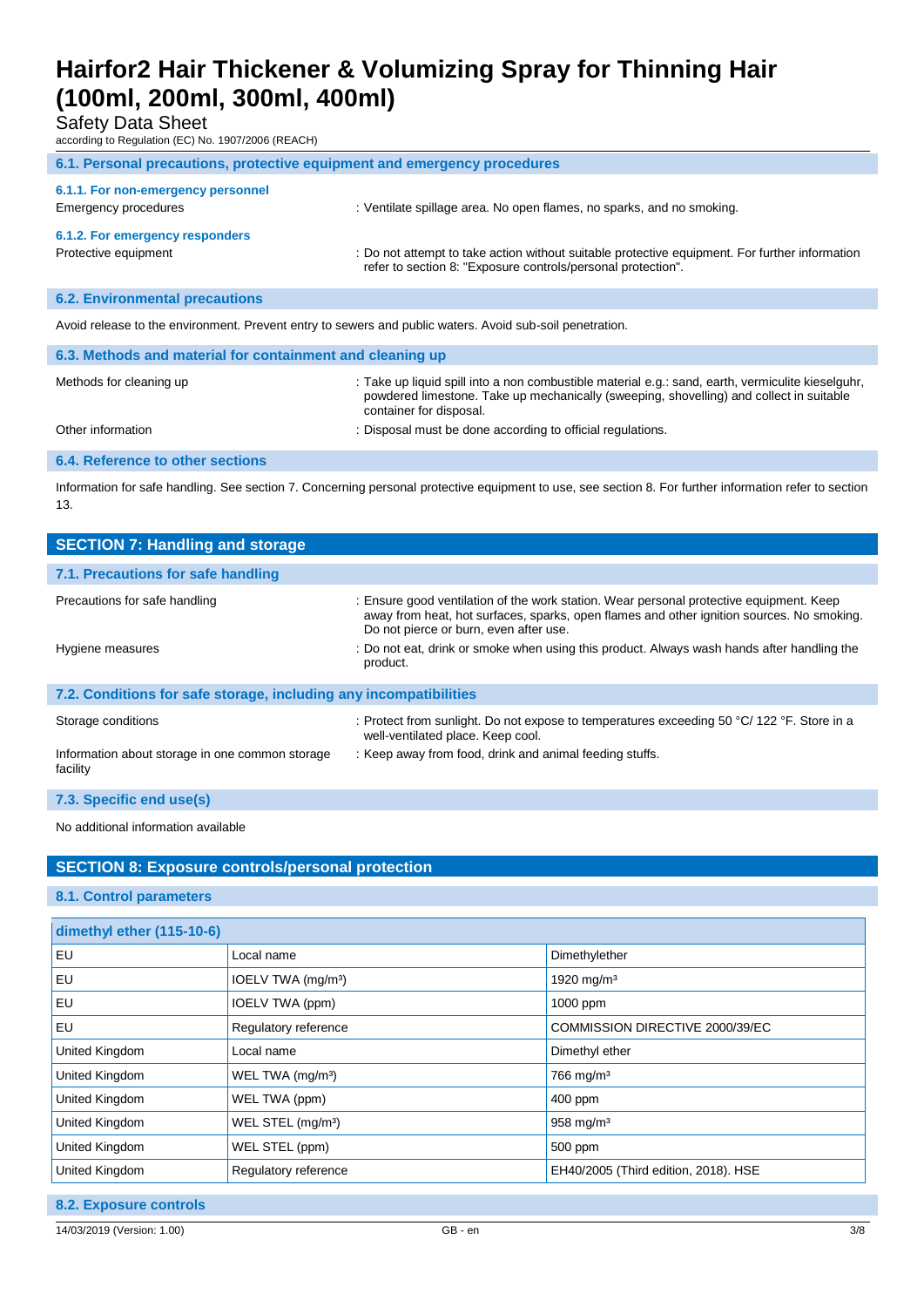Safety Data Sheet

according to Regulation (EC) No. 1907/2006 (REACH)

#### **Appropriate engineering controls:**

Ensure good ventilation of the work station.

| Hand protection:                          |
|-------------------------------------------|
| Not required for normal conditions of use |
| Eye protection:                           |
| Not required for normal conditions of use |
| Skin and body protection:                 |
| Not required for normal conditions of use |
| <b>Respiratory protection:</b>            |
| Not required for normal conditions of use |

### **SECTION 9: Physical and chemical properties**

### **9.1. Information on basic physical and chemical properties**

| <b>Physical state</b>                      | : Liquid                                                                                    |
|--------------------------------------------|---------------------------------------------------------------------------------------------|
| Appearance                                 | : Aerosol.                                                                                  |
| Colour                                     | : white.                                                                                    |
| Odour                                      | : perfumed.                                                                                 |
| Odour threshold                            | : No data available                                                                         |
| рH                                         | : No data available                                                                         |
| Relative evaporation rate (butylacetate=1) | : No data available                                                                         |
| Melting point                              | : No data available                                                                         |
| Freezing point                             | : No data available                                                                         |
| Boiling point                              | : Aerosol                                                                                   |
| Flash point                                | : Aerosol                                                                                   |
| Auto-ignition temperature                  | : No data available                                                                         |
| Decomposition temperature                  | : No data available                                                                         |
| Flammability (solid, gas)                  | : No data available                                                                         |
| Vapour pressure                            | : No data available                                                                         |
| Relative vapour density at 20 °C           | : No data available                                                                         |
| Relative density                           | : No data available                                                                         |
| Solubility                                 | : Miscible.                                                                                 |
| Log Pow                                    | : No data available                                                                         |
| Viscosity, kinematic                       | : No data available                                                                         |
| Viscosity, dynamic                         | : No data available                                                                         |
| <b>Explosive properties</b>                | : spray. Pressurised container: May burst if heated. Do not pierce or burn, even after use. |
| Oxidising properties                       | : No data available                                                                         |
| <b>Explosive limits</b>                    | : No data available                                                                         |

### **9.2. Other information**

No additional information available

| <b>SECTION 10: Stability and reactivity</b> |
|---------------------------------------------|
|                                             |
| <b>10.1. Reactivity</b>                     |
|                                             |
| Pressurised container: May burst if heated. |
|                                             |
|                                             |
| 10.2. Chemical stability                    |
|                                             |
| Stable under normal conditions.             |
|                                             |
|                                             |
| 10.3. Possibility of hazardous reactions    |
|                                             |

No dangerous reactions known under normal conditions of use.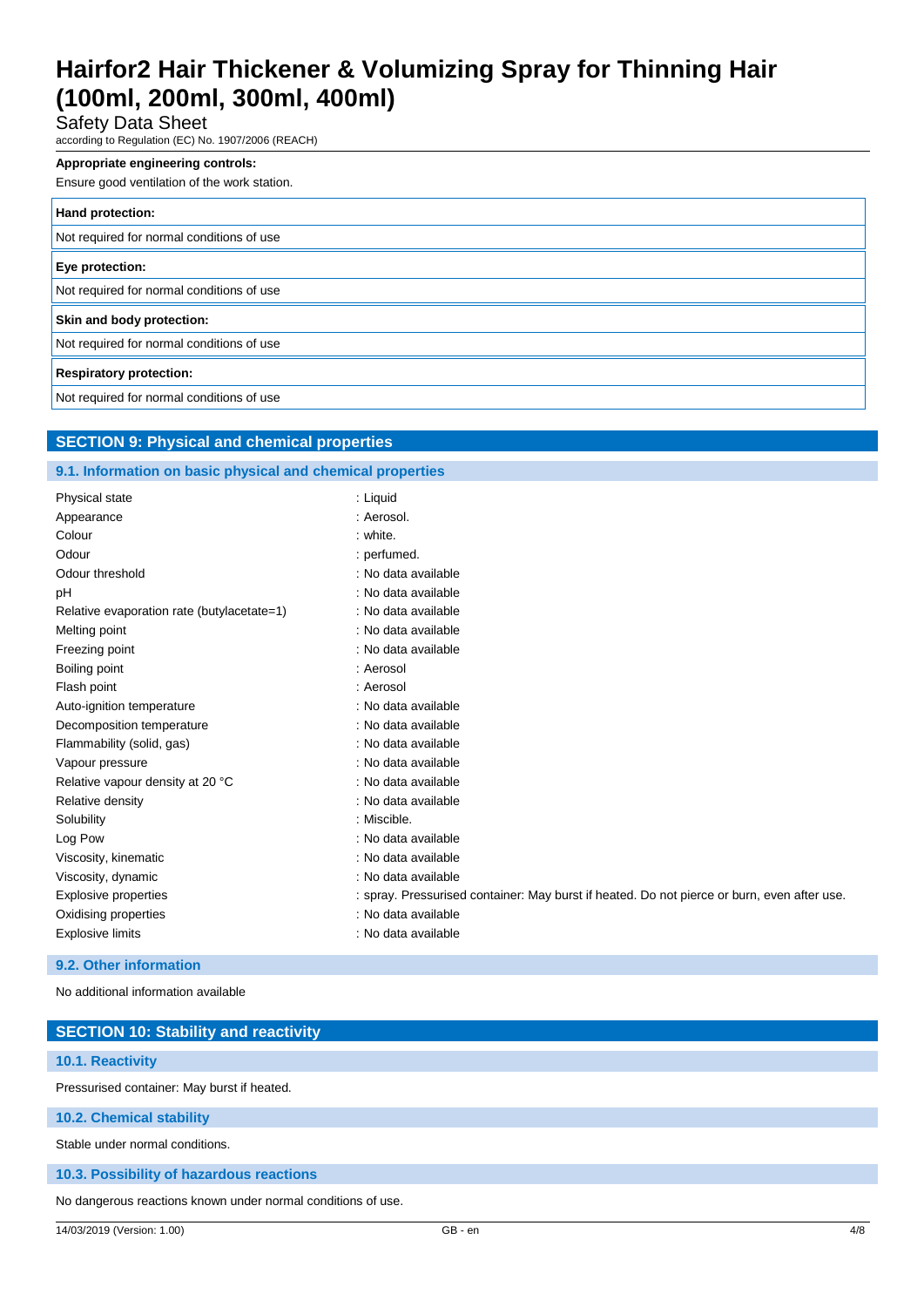Safety Data Sheet

according to Regulation (EC) No. 1907/2006 (REACH)

#### **10.4. Conditions to avoid**

Avoid contact with hot surfaces. Heat. No flames, no sparks. Eliminate all sources of ignition.

### **10.5. Incompatible materials**

No additional information available

**10.6. Hazardous decomposition products**

Under normal conditions of storage and use, hazardous decomposition products should not be produced.

#### **SECTION 11: Toxicological information**

#### **11.1. Information on toxicological effects**

| Acute toxicity (oral)                                                                     | : Not classified (Based on available data, the classification criteria are not met) |  |
|-------------------------------------------------------------------------------------------|-------------------------------------------------------------------------------------|--|
| Acute toxicity (dermal)                                                                   | : Not classified (Based on available data, the classification criteria are not met) |  |
| Acute toxicity (inhalation)                                                               | : Not classified (Based on available data, the classification criteria are not met) |  |
| Skin corrosion/irritation                                                                 | : Not classified (Based on available data, the classification criteria are not met) |  |
| Serious eye damage/irritation                                                             | : Not classified (Based on available data, the classification criteria are not met) |  |
| Respiratory or skin sensitisation                                                         | : Not classified (Based on available data, the classification criteria are not met) |  |
| Germ cell mutagenicity                                                                    | : Not classified (Based on available data, the classification criteria are not met) |  |
| Carcinogenicity                                                                           | : Not classified (Based on available data, the classification criteria are not met) |  |
| Reproductive toxicity                                                                     | : Not classified (Based on available data, the classification criteria are not met) |  |
| STOT-single exposure                                                                      | : Not classified (Based on available data, the classification criteria are not met) |  |
| STOT-repeated exposure                                                                    | : Not classified (Based on available data, the classification criteria are not met) |  |
| Aspiration hazard                                                                         | : Not classified (Based on available data, the classification criteria are not met) |  |
| Hairfor2 Hair Thickener & Volumizing Spray for Thinning Hair (100ml, 200ml, 300ml, 400ml) |                                                                                     |  |
| Vaporizer                                                                                 | Aerosol                                                                             |  |

| <b>SECTION 12: Ecological information</b>          |                                                                                                                                                                                 |
|----------------------------------------------------|---------------------------------------------------------------------------------------------------------------------------------------------------------------------------------|
| 12.1. Toxicity                                     |                                                                                                                                                                                 |
| Acute aquatic toxicity<br>Chronic aquatic toxicity | : Not classified (Based on available data, the classification criteria are not met)<br>: Not classified (Based on available data, the classification criteria are not met)      |
| 12.2. Persistence and degradability                |                                                                                                                                                                                 |
| No additional information available                |                                                                                                                                                                                 |
| 12.3. Bioaccumulative potential                    |                                                                                                                                                                                 |
| No additional information available                |                                                                                                                                                                                 |
| 12.4. Mobility in soil                             |                                                                                                                                                                                 |
| No additional information available                |                                                                                                                                                                                 |
| 12.5. Results of PBT and vPvB assessment           |                                                                                                                                                                                 |
| <b>Component</b>                                   |                                                                                                                                                                                 |
| dimethyl ether (115-10-6)                          | This substance/mixture does not meet the PBT criteria of REACH regulation, annex XIII<br>This substance/mixture does not meet the vPvB criteria of REACH regulation, annex XIII |
|                                                    |                                                                                                                                                                                 |

**12.6. Other adverse effects**

No additional information available

# **SECTION 13: Disposal considerations 13.1. Waste treatment methods**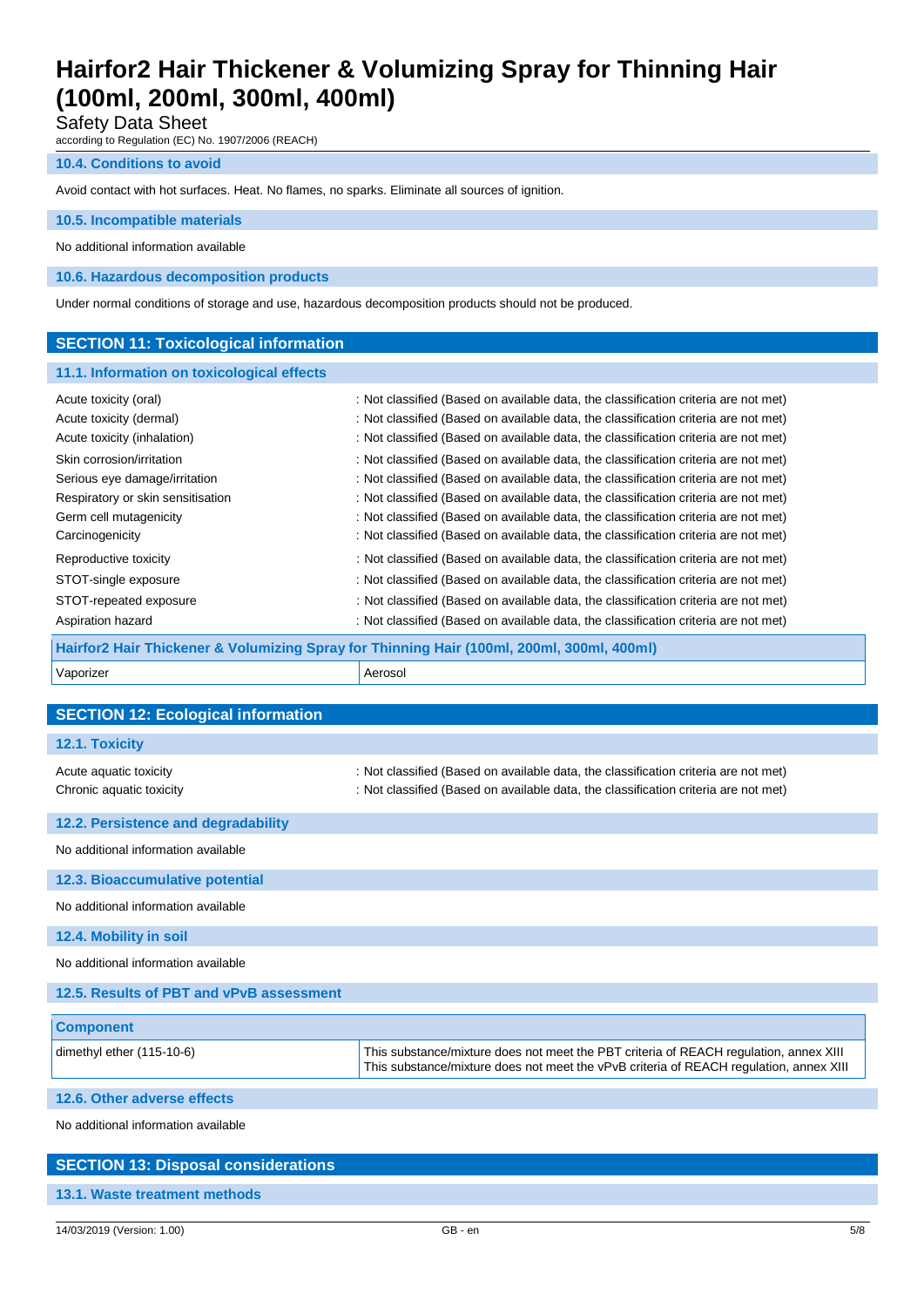Safety Data Sheet

according to Regulation (EC) No. 1907/2006 (REACH)

Waste treatment methods **interpretatal must be done according to official regulations**. European waste catalogue. Do not dispose of with domestic waste. Do not discharge into drains or the environment.

European List of Waste (LoW) code : 20 03 99 - municipal wastes not otherwise specified

### **SECTION 14: Transport information**

| In accordance with ADR / RID / IMDG / IATA / ADN |                                                               |                                       |                                       |                                       |
|--------------------------------------------------|---------------------------------------------------------------|---------------------------------------|---------------------------------------|---------------------------------------|
| <b>ADR</b>                                       | <b>IMDG</b>                                                   | <b>IATA</b>                           | <b>ADN</b>                            | <b>RID</b>                            |
| 14.1. UN number                                  |                                                               |                                       |                                       |                                       |
| <b>UN 1950</b>                                   | <b>UN 1950</b>                                                | <b>UN 1950</b>                        | <b>UN 1950</b>                        | <b>UN 1950</b>                        |
| 14.2. UN proper shipping name                    |                                                               |                                       |                                       |                                       |
| <b>AEROSOLS</b>                                  | <b>AEROSOLS</b>                                               | Aerosols, flammable                   | <b>AEROSOLS</b>                       | <b>AEROSOLS</b>                       |
| <b>Transport document description</b>            |                                                               |                                       |                                       |                                       |
| UN 1950 AEROSOLS, 2.1,<br>(D)                    | <b>UN 1950 AEROSOLS, 2.1</b>                                  | UN 1950 Aerosols,<br>flammable, 2.1   | <b>UN 1950 AEROSOLS, 2.1</b>          | <b>UN 1950 AEROSOLS, 2.1</b>          |
| 14.3. Transport hazard class(es)                 |                                                               |                                       |                                       |                                       |
| 2.1                                              | 2.1                                                           | 2.1                                   | 2.1                                   | 2.1                                   |
|                                                  | $\overline{\boldsymbol{\pi}}$                                 |                                       |                                       |                                       |
| 14.4. Packing group                              |                                                               |                                       |                                       |                                       |
| Not applicable                                   | Not applicable                                                | Not applicable                        | Not applicable                        | Not applicable                        |
| 14.5. Environmental hazards                      |                                                               |                                       |                                       |                                       |
| Dangerous for the<br>environment : No            | Dangerous for the<br>environment : No<br>Marine pollutant: No | Dangerous for the<br>environment : No | Dangerous for the<br>environment : No | Dangerous for the<br>environment : No |
| No supplementary information available           |                                                               |                                       |                                       |                                       |

#### **14.6. Special precautions for user**

#### **Overland transport**

| Classification code (ADR)                    | : 5F                          |
|----------------------------------------------|-------------------------------|
| Special provisions (ADR)                     | : 190, 327, 344, 625          |
| Limited quantities (ADR)                     | : 11                          |
| Excepted quantities (ADR)                    | E <sub>0</sub>                |
| Transport category (ADR)                     | $\div 2$                      |
| Tunnel restriction code (ADR)                | : D                           |
| <b>Transport by sea</b>                      |                               |
| Special provisions (IMDG)                    | : 63, 190, 277, 327, 344, 959 |
| Limited quantities (IMDG)                    | $:$ SP277                     |
| Excepted quantities (IMDG)                   | E <sub>0</sub>                |
| EmS-No. (Fire)                               | : F.D                         |
| EmS-No. (Spillage)                           | : S-U                         |
| Stowage and handling (IMDG)                  | : SW1, SW22                   |
| Segregation (IMDG)                           | : SG69                        |
| Air transport                                |                               |
| PCA Excepted quantities (IATA)               | E <sub>0</sub>                |
| PCA Limited quantities (IATA)                | :Y203                         |
| PCA limited quantity max net quantity (IATA) | : 30kgG                       |
| PCA packing instructions (IATA)              | :203                          |
| PCA max net quantity (IATA)                  | : 75kg                        |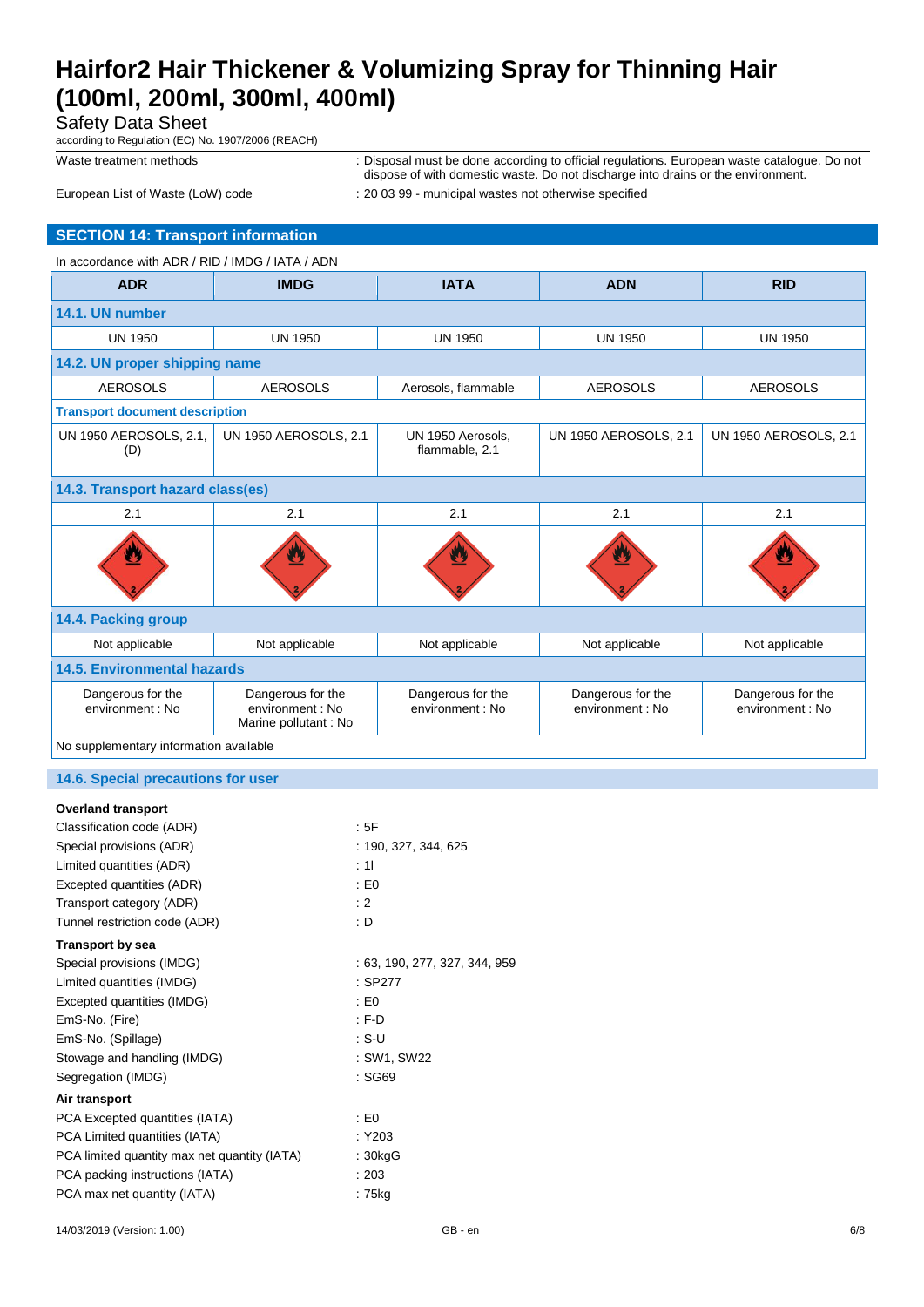Safety Data Sheet

according to Regulation (EC) No. 1907/2006 (REACH)

| CAO max net quantity (IATA)        | : 150kg              |
|------------------------------------|----------------------|
| Special provisions (IATA)          | : A145, A167, A802   |
| Inland waterway transport          |                      |
| Classification code (ADN)          | : 5F                 |
| Special provisions (ADN)           | : 190, 327, 344, 625 |
| Limited quantities (ADN)           | : 1 L                |
| Excepted quantities (ADN)          | : E0                 |
| <b>Rail transport</b>              |                      |
| Special provisions (RID)           | : 190. 327. 344. 625 |
| Limited quantities (RID)           | : 1L                 |
| Excepted quantities (RID)          | : E <sub>0</sub>     |
| Transport category (RID)           | : 2                  |
| Hazard identification number (RID) | :23                  |

#### **14.7. Transport in bulk according to Annex II of Marpol and the IBC Code**

Not applicable

### **SECTION 15: Regulatory information**

**15.1. Safety, health and environmental regulations/legislation specific for the substance or mixture**

#### **15.1.1. EU-Regulations**

Contains no REACH substances with Annex XVII restrictions

Contains no substance on the REACH candidate list

Contains no REACH Annex XIV substances

Contains no substance subject to REGULATION (EU) No 649/2012 OF THE EUROPEAN PARLIAMENT AND OF THE COUNCIL of 4 July 2012 concerning the export and import of hazardous chemicals.

Substance(s) are not subject to Regulation (EC) No 850/2004 of the European Parliament and of the Council of 29 April 2004 on persistent organic pollutants and amending Directive 79/117/EEC.

| Other information, restriction and prohibition<br>regulations | : A safety data sheet is not required for this product under Article 31 of REACH. This<br>Product Safety Information Sheet has been created on a voluntary basis. Regulation (EC)<br>No 1223/2009 on cosmetic products. Aerosol Directive (75/324/EEC). |
|---------------------------------------------------------------|---------------------------------------------------------------------------------------------------------------------------------------------------------------------------------------------------------------------------------------------------------|
| 15.1.2. National regulations                                  |                                                                                                                                                                                                                                                         |
| <b>United Kingdom</b><br>National regulations                 | : Take note of Directive 94/33/EC on the protection of young people at work.                                                                                                                                                                            |

#### **15.2. Chemical safety assessment**

Chemical safety assessments for substances in this preparation were not carried out

## **SECTION 16: Other information**

| <b>Abbreviations and acronyms:</b> |                                                                                                 |  |
|------------------------------------|-------------------------------------------------------------------------------------------------|--|
| <b>ADN</b>                         | European Agreement concerning the International Carriage of Dangerous Goods by Inland Waterways |  |
| ADR.                               | European Agreement concerning the International Carriage of Dangerous Goods by Road             |  |
| <b>ATE</b>                         | <b>Acute Toxicity Estimate</b>                                                                  |  |
| <b>BCF</b>                         | Bioconcentration factor                                                                         |  |
| <b>CLP</b>                         | Classification Labelling Packaging Regulation; Regulation (EC) No 1272/2008                     |  |
| <b>DMEL</b>                        | Derived Minimal Effect level                                                                    |  |
| <b>DNEL</b>                        | Derived-No Effect Level                                                                         |  |
| DPD                                | Dangerous Preparations Directive 1999/45/EC                                                     |  |
| <b>DSD</b>                         | Dangerous Substances Directive 67/548/EEC                                                       |  |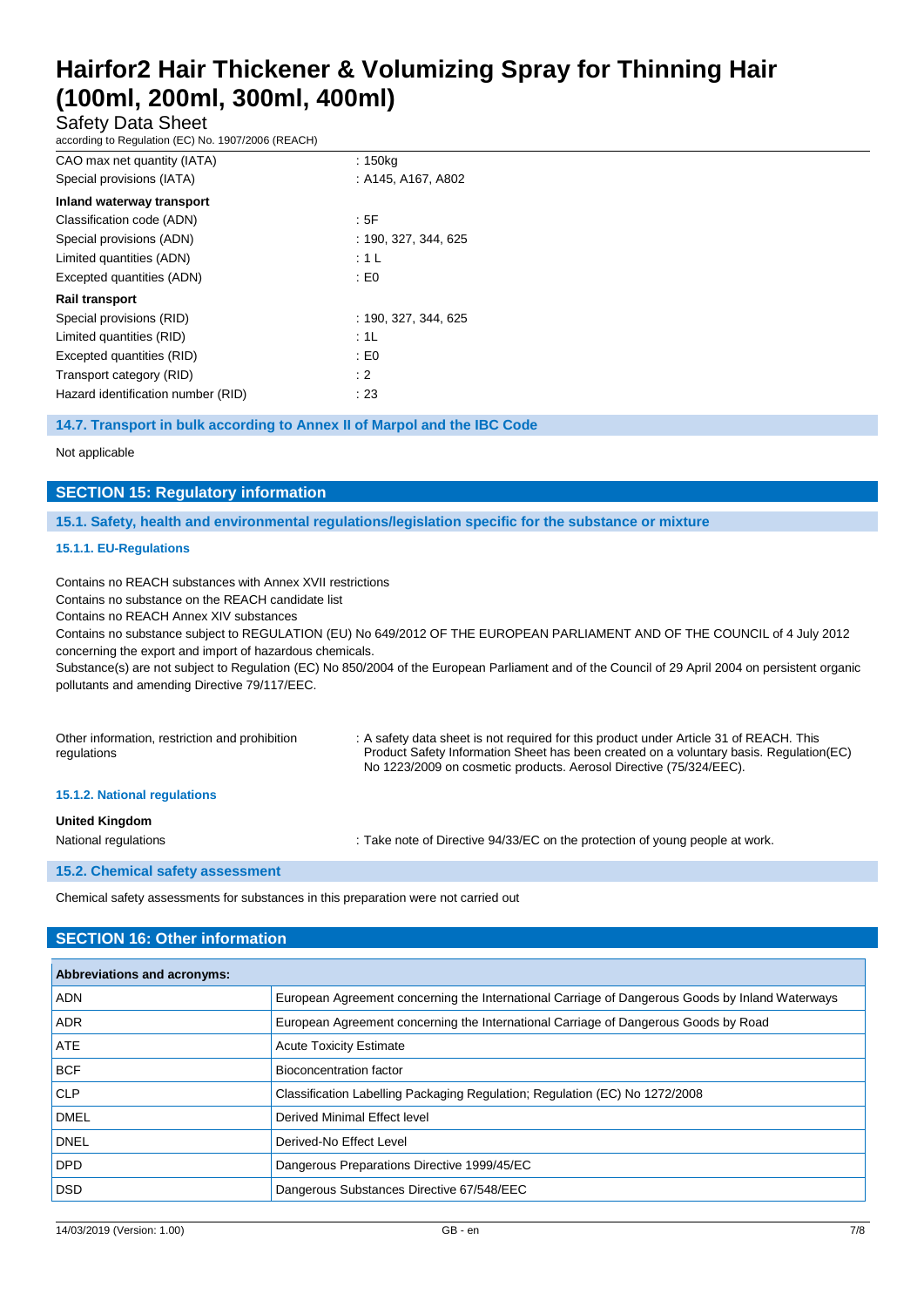Safety Data Sheet

according to Regulation (EC) No. 1907/2006 (REACH)

| <b>EC50</b>                                     | Median effective concentration                                                                              |
|-------------------------------------------------|-------------------------------------------------------------------------------------------------------------|
| <b>IARC</b>                                     | International Agency for Research on Cancer                                                                 |
| <b>IATA</b>                                     | International Air Transport Association                                                                     |
| <b>IMDG</b>                                     | International Maritime Dangerous Goods                                                                      |
| <b>LC50</b>                                     | Median lethal concentration                                                                                 |
| LD50                                            | Median lethal dose                                                                                          |
| LOAEL                                           | Lowest Observed Adverse Effect Level                                                                        |
| <b>NOAEC</b>                                    | No-Observed Adverse Effect Concentration                                                                    |
| <b>NOAEL</b>                                    | No-Observed Adverse Effect Level                                                                            |
| <b>NOEC</b>                                     | No-Observed Effect Concentration                                                                            |
| OECD                                            | Organisation for Economic Co-operation and Development                                                      |
| <b>PBT</b>                                      | Persistent Bioaccumulative Toxic                                                                            |
| PNEC                                            | <b>Predicted No-Effect Concentration</b>                                                                    |
| <b>REACH</b>                                    | Registration, Evaluation, Authorisation and Restriction of Chemicals Regulation (EC) No 1907/2006           |
| <b>RID</b>                                      | Regulations concerning the International Carriage of Dangerous Goods by Rail                                |
| <b>SDS</b>                                      | Safety Data Sheet                                                                                           |
| <b>STP</b>                                      | Sewage treatment plant                                                                                      |
| <b>TLM</b>                                      | <b>Median Tolerance Limit</b>                                                                               |
| vPvB                                            | Very Persistent and Very Bioaccumulative                                                                    |
| Data sources                                    | : Information provided by the manufacturer.                                                                 |
| Department issuing data<br>specification sheet: | : KFT Chemieservice GmbH<br>Im Leuschnerpark. 3 64347 Griesheim<br>Postfach 1451 64345 Griesheim<br>Germany |
|                                                 | Phone: +49 6155-8981-400<br>Fax: +49 6155 8981-500<br>Safety Data Sheet Service: +49 6155 8981-522          |
| Contact person                                  | : Dr. Sonja Fischer                                                                                         |
| Euli toyt of H. and EUH statements.             |                                                                                                             |

| Full text of H- and EUH-statements:                                                                                       |                                                     |  |
|---------------------------------------------------------------------------------------------------------------------------|-----------------------------------------------------|--|
| Aerosol 1                                                                                                                 | Aerosol, Category 1                                 |  |
| Flam, Gas 1                                                                                                               | Flammable gases, Category 1                         |  |
| Press. Gas (Comp.)                                                                                                        | Gases under pressure: Compressed gas                |  |
| H <sub>220</sub>                                                                                                          | Extremely flammable gas.                            |  |
| H <sub>222</sub>                                                                                                          | Extremely flammable aerosol.                        |  |
| H <sub>229</sub>                                                                                                          | Pressurised container: May burst if heated.         |  |
| H <sub>280</sub>                                                                                                          | Contains gas under pressure; may explode if heated. |  |
| Classification and procedure used to derive the classification for mixtures according to Regulation (EC) 1272/2008 [CLP]: |                                                     |  |
| Aerosol 1                                                                                                                 | H222:H229                                           |  |

#### KFT SDS EU 01

*This information is based on our current knowledge and is intended to describe the product for the purposes of health, safety and environmental requirements only. It should not therefore be construed as guaranteeing any specific property of the product.*